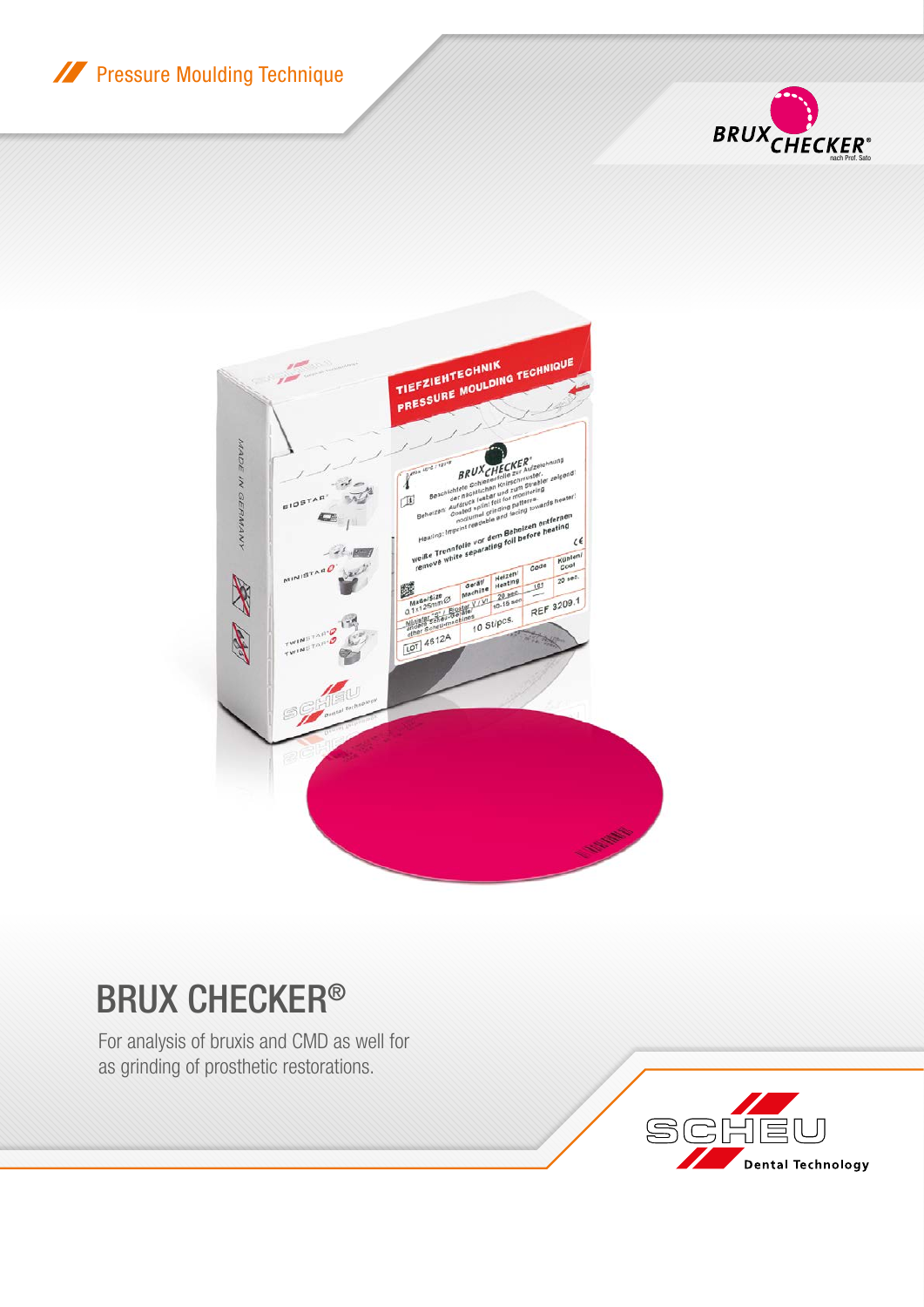## **A Pressure Moulding Technique**

BRUX CHECKER<sup>®</sup> is a foil of 0.1 mm initial thickness with a colored coating on one side used for diagnosis, analysis and treatment planning. It has been developed by Prof. Sadao Sato at the Kanagawa Dental University in Japan and proven successful in clinical use since 2000.

The BRUX CHECKER® foil registers occlusal interferences like bruxism through abrasion on the foil surface. The foil is moulded over a hard plaster model and worn for at least one night by the patient.

The evaluation of this parafonctional grinding pattern allows the clinician to draw conclusions on possible causes of the disorder and to choose the appropriate treatment.

BRUX CHECKER® is best suited as an indicator in diagnosing functional disorders of the masticatory system, in treatment planning and in correcting the occlusion after prosthodontic treatment by grinding. It is not possible to determine any causes, but it is possible to identify the patient's occlusal scheme and unphysiological dynamic contacts which can't be detected by clinical examination.



Depending on the application, the BRUX CHECKER® foil is moulded over the patient's maxillary and/or mandibular cast. The coated side has to be facing the antagonist after moulding. When working with the BIOSTAR®, MINISTAR S® or TWINSTAR® the foil has to be placed so that the coding (imprint) is readable after clamping the foil between compensation and locking ring. When working with other machine types, please verify the corresponding heating system.

The BRUX CHECKER® foil is coated on one side. By scratching the foil margin you can verify whether the foil has been correctly placed. Trim the model flat and place it on the working platform.

The model should be dry. Insulation is not necessary. After moulding the foil can be cut with scissors or scalpel. In order to achieve a tight fit, make sure the foil completely covers the teeth.

Another option is inserting the BRUX CHECKER® foil alternately for two nights each in the upper and then two nights in the lower jaw.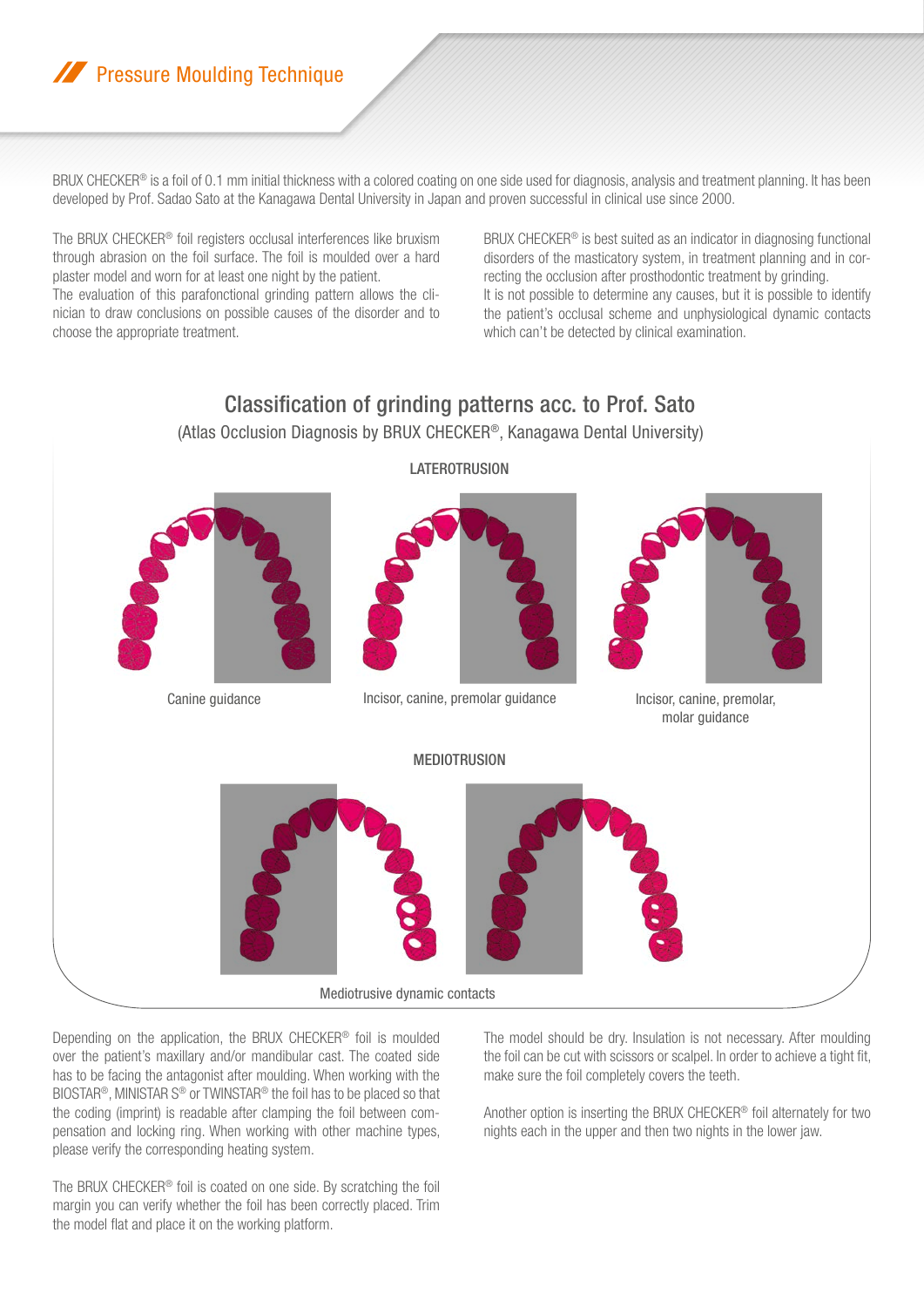*Dr. Diether Reusch:*

## The long-term ECG of occlusion

Bruxism has an important function in the masticatory system, contributing to stress management and maintaining the homoeostasis of the human body.

On the other hand, bruxism can affect the stomatognathic system and cause failure of a reconstruction ("chipping").



The contact areas that can be detected in a clinical examination differ from the contacts occurring in bruxism. The occlusal pattern in bruxism can't be reproduced.

Therefore studies, diagnoses and treatment methods on the basis of occlusal patterns while bruxing the teeth during sleep should gain acceptance.





*BRUX CHECKER® foil in situ (Dr. Diether Reusch, Westerburg) BRUX CHECKER® foil on the model (Dr. Diether Reusch Westerburg)*



Indications for BRUX CHECKER® foil:

> Diagnoses of occlusal patterns on the basis of occlusal contacts during bruxism

Visualisation of the patterns for the patient

Detecting active grinding surfaces

Controlling the reconstruction after insertion